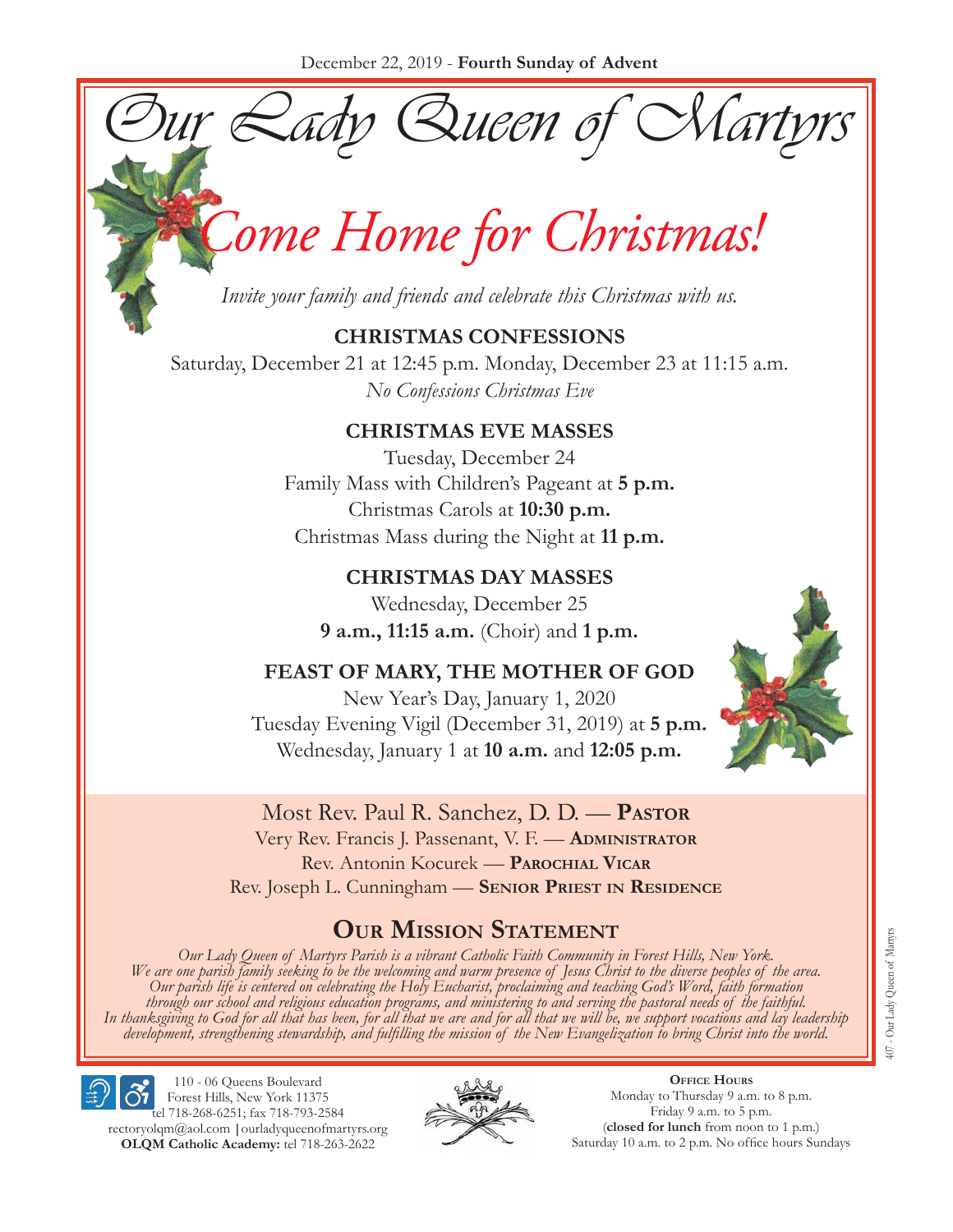## **Masses for the Week**

*Saturday, December 21* **Saint Peter Canisius 8 a.m.** Martha Figueroa **12:05 p.m***.* Eileen Killeen **5 p.m.** Stella Natsue Yamada-Wu

*Sunday, December 22* **9 a.m. Family Mass celebrated for the parishioners of Our Lady Queen of Martyrs** *Children's Liturgy of the Word* 

> *Monday, December 23* **Saint John of Kanty 8 a.m.** Louis and Annabella Sorsaia

**12:05 p.m.** In Thanksgiving *Tuesday, December 24*

**8 a.m.** Stella Natsue Yamada-Wu **12:05 p.m***.* Ignazia and Matteo Orlando

#### **VIGIL OF CHRISTMAS**

**5 p.m.** Christmas Eve Family Mass and Children's Pageant **10:30 p.m.** Christmas Carols **11 p.m.** Concelebrated Christmas Mass at Night

*Wednesday, December 25* **NATIVITY OF THE LORD (CHRISTMAS DAY) Masses at 9 a.m., 11:15 a.m. (Choir), 1 p.m.**

> *Thursday, December 26* **Saint Stephen 8 a.m.** Anthony Capasso **12:05 p.m.** Kathleen Ferrell

*Friday, December 27* **Saint John 8 a.m.** Venus and Kelvin Chu-Cheong **12:05 p.m***.* Josefina Galicia [anniversary]

*Saturday, December 28* **The Holy Innocents 8 a.m.** Martha Figueroa **12:05 p.m***.* Louis and Annabella Sorsaia **5 p.m.** Yolande P. Milord

## **Remember Our Sick**

Blanche Aeppli, Svetlana Abramova, Augusto F. Alvarez, Daniel Alvarez, Aldo Arcomano, Joseph and Mary Augustine, Michael Bekman, Alexander Berardino, Peter Berardino, Mark Bradley, Elba Camacho, Shana Clemente, Maria Comacho, Mary Ann Cornell, Irene Cucurella, Tracy Cuva, Joan Donnelly, Norman Doucette, Mary Evanisko, Baby Luka Dudashvili, Stephanie Feldman, Michael Flannery, Alice Fromer, Pat Gmerek, Cathie Greulich, Ann Harding, Sean Harrison, Robert Heyer, René Hojilla, Giles Houghton, Michael H. Jordan, Anncarol Macho, Carmen Leon Marin, Liz Maryon, Artur Mavashev, Louie Mavashev, Marina Mavashev, Anthony Mendola, Mark Myers, Veronica Nissan, Maria Ojeda, Richard O'Keeffe, Barbara Pacheco, Connie Panaralla, Clara Patoff, Grace Plank, Maureen Piatt, Nancy Piotrowski, Bonnie Post, Veronica Pulanski, Nicole Rappa, Scott Salbo, Dr. Anthony Sarro, Scaturro family, Frank Soriente, Steven Strumpf, Wong Wai Suet, John Taddeo, Chris Townley, Maria Viesta, Brittany Zaita—**and all parishioners currently in nursing homes, hospitals or confined to their homes**

## **Main Events of the Week**

*Sunday, December 22* **10 a.m.,** *rectory (enter through glass door off 72nd Rd):* **Bible Study** 

**2:30 p.m.,** *rectory:* **Baptism Instructions**

*Monday, December 23* **Rectory closes at 5 p.m. Please see p. 4 for Christmas office hours.**

> *Tuesday, December 24* **Rectory closed**

**10**–**11:30 a.m.,** *church:* **Altar Server Rehearsal for Midnight Mass**

**1**–**2 p.m.,** *church:* **Altar Server Rehearsal for Christmas Day Choir Mass**

*Wednesday, December 25*

*Merry Christmas* **Masses at 9 a.m., 11:15 a.m., 1 p.m. Church closes after last Mass**

*Thursday, December 26* **Rectory closed. No Confessions** 

**After 12:05 p.m. Mass,** *church:* **Exposition and Benediction**

*Friday, December 27* **No Confessions 7:30 p.m.,** *rectory (enter through glass door off 72nd Road):*  **Charismatic Prayer Group meeting**

> The **Wine and Hosts**  are offered in loving memory of **Robert Peter Ballerini** *—requested by Audrey and Robert David Ballerini*

The **Sanctuary Lamp**  is offered in loving memory of **Guy and Martha Sironneau** *—requested by Chantal Sironneau*

## **Remember Our Deceased**

Eucebia Flores Dr. Marlon Quidato de Asis Concepion Rosario Helena Torres

#### **We pray for the men and women of our Armed Forces serving in the U.S. and abroad**

Eric Böhm, Sergio Borrero, Thaddeus Buenaventura, Ricardo Cantillo, Bobby DiTroia, Armando Fellin, Andrew Gonzalez, A. Jay James, William (Will) Klos, Michael Le Floch, Louis Mannino, Jean-Marc Moïse, Brian Quinn, Justin Pabse, Adam Rearick, Rodney Ross, McNeely Royal, Victoria Tissler-Bacca, Charles Torres, Jose J. Vaz, Mollie Rae Whitley, William Youssef, Phillip Whitley, Jeff Zabala. **Please pray for all who risk their lives for our safety, including police, fire, corrections and military personnel.**

WELCOME! Sound-enhancing assistive listening device is available if you have trouble hearing during Mass. Please visit the sacristy for information. If a disability makes it difficult for you to fully participate at Mass or other activities of our parish, contact our **Parish Advocate for Persons with Disabilities**, Karen Mongiello, at [disabilities.olqm@gmail.com](mailto:disabilities.olqm@gmail.com), to make your special needs known.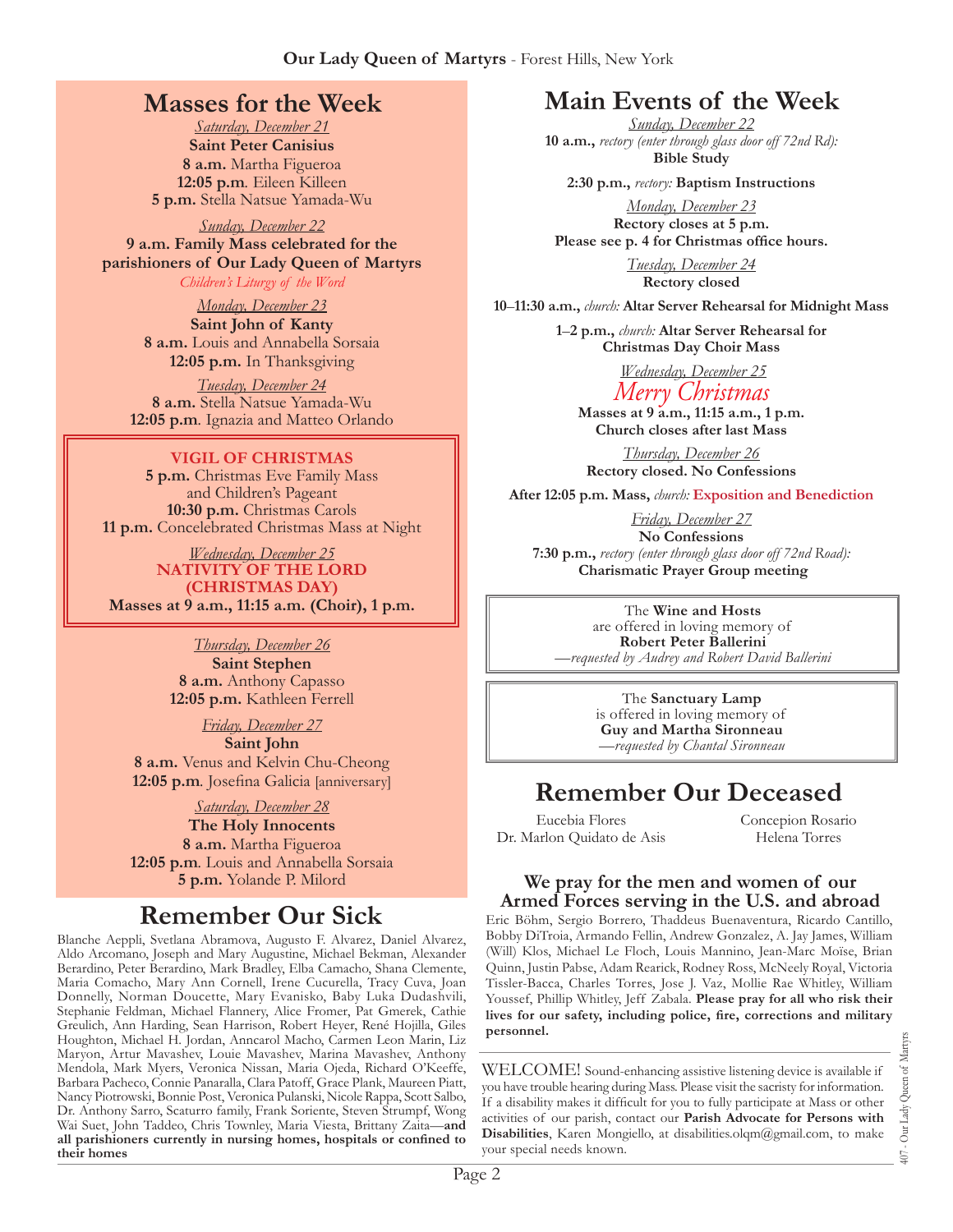#### December 22, 2019 - **Fourth Sunday of Advent**

## **Sunday Mass Assignments Order of Mass**

**Saturday, December 21**

*5 p.m.* 

*Celebrant:* Father Cunningham *Lectors:* Belinda Kotin, Denise Bertolotti *Leader of Song:* Warren Harding *EMHCs:* Heather Munholland, Kathy Scapp, Mark Scapp

#### **Sunday, December 22**

*9 a.m.* 

*Celebrant:* Father Passenant *Lectors:* Aldison Andrade, Chris Wellbrock *Leader of Song:* Warren Harding *Children's Liturgy of the Word:* Theresa Bryant

*EMHCs:* Roger Aguinaldo, Richie Perl, Pat Abes, Gerald Abes

#### *11:15 a.m.*

*Celebrant:* Bishop Sanchez *Lectors:* Gregory Stein, Celeste Zervas *Leader of Song:* Paula Rocheleau Hernández *EMHCs:* Johanna Fausto-DiDio, Joe Cardenas, Alicia Cardenas

#### *1 p.m.*

*Celebrant:* Father Antonin *Lectors:* Siobhain Kandra, Marie O'Brien *Leader of Song:* Paula Rocheleau Hernández *EMHCs:* Beth Barretto, Eddy Eng, Al Smith

*Members of the Altar Server Society at all Sunday Masses*

**Thank you to all those who serve as ushers**

# *Come Home for Christmas*

## **A Christmas Message from Bishop Sanchez**

We rejoice with you in this Great Christmas Season of hope in which we remember God's abundant love for his people. He sent his Son, Jesus, to be born among us and to give our fallen and sinful world the hope of redemption.

I invite you to celebrate this joy with our faith community here at Our Lady Queen of Martyrs. Join us for one of our Christmas Masses, and consider inviting a friend, a coworker, a neighbor, a member of your family to pray with us.

Christmas Mass at Night is celebrated at **11 p.m. on Christmas Eve**. A Family Mass is celebrated at **5 p.m. on Christmas Eve** with the Children's Pageant telling the Nativity story. Masses on **Christmas Day** are at **9 a.m., 11:15 a.m., and 1 p.m**.

May the presence of Christ fill your heart and the hearts of those you love. Come home for Christmas. Wishing you and your family the rich blessings and peace of this holy season.

— Bishop Paul R. Sanchez, the Associate Priests, Deacon and Parish Staff

**Fourth Sunday of Advent** *Cycle A—Choir Mass 11:15 a.m.*

**Entrance** *Missal* #38-"O Come, O Come, Emmanuel"

**Mass Parts:** A Community Mass *(Proulx)*

**First Reading** *Missal pg. 42—*Isiah 7:10-14

**Responsorial Psalm**—Missal pg. 43

**Second Reading** *Missal pg. 43—*Romans 1:1-7

**Gospel** *Missal pgs. 43-44—*Matthew 1:18-24

**Homily**

**Offertory** "Ave Maria" *(Gregorian chant)—Choir Missal #66—*"The Whole World Is Waiting for Love"

**Communion** "The Angel Gabriel" *(arr. M. Archer)—Choir* Organ Meditation *Missal #41—*"Waiting in Silence"

> **Closing Hymn** *Missal #40*—"People, Look East"

## **Second Collections**

›› Today's second collection is for snow removal.

›› Sunday, December 29's second collection will be for Pastoral Care. ›› Please use the blue envelope at any time to contribute to the Parish Endowment Fund. At our Parish Giving portal, select Blue Envelope from the pull-down menu. ourladyqueenofmartyrs.org/blue-envelope.

> VIRGIN SHALL CONCEIVE AND BEAR A **SON,** AND THEY SHALL CALL HIM *EMMANUEL*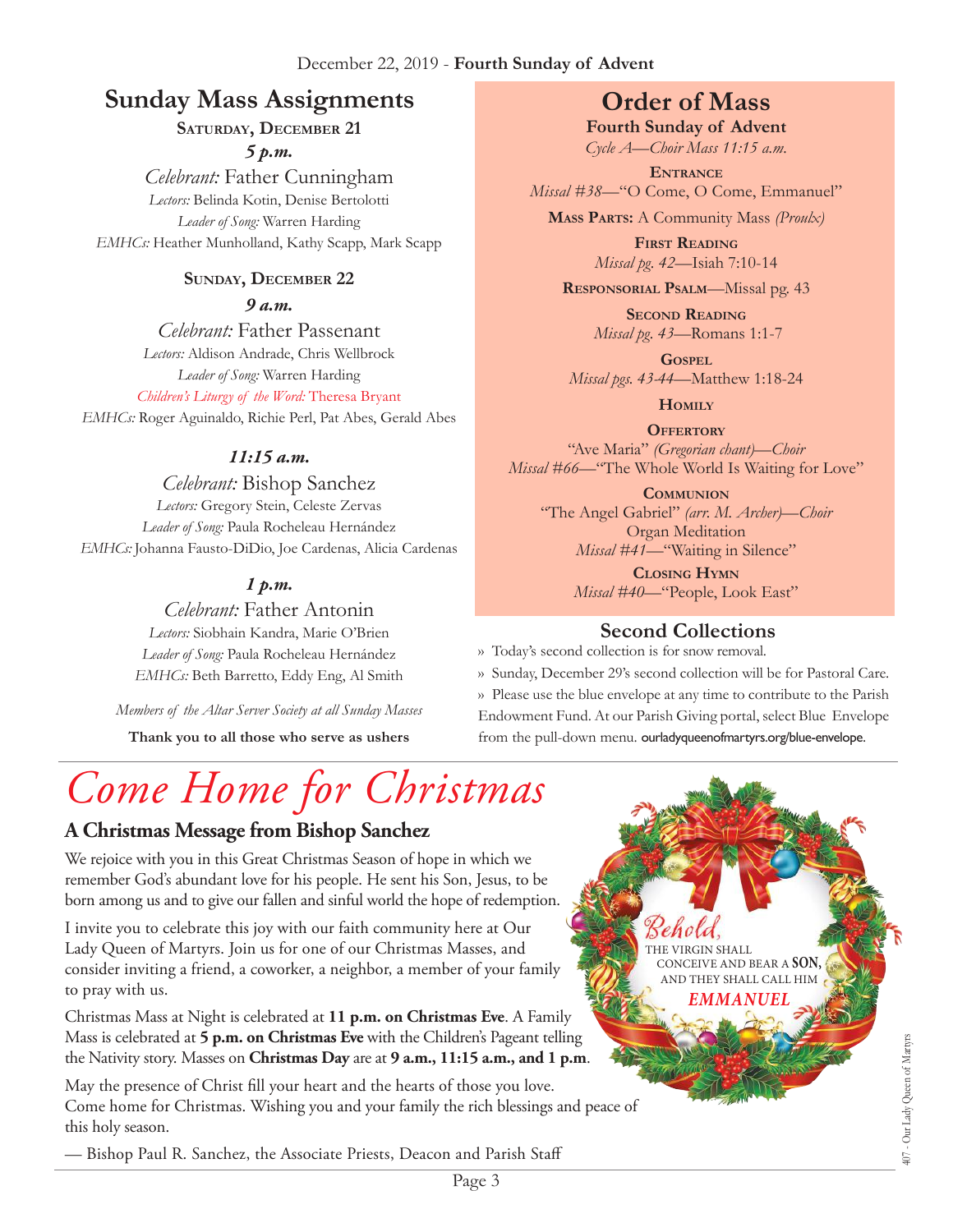## **Christmas Wreath, Tree and Plant Memorials**

Our beloved church at Christmas is beautifully decorated, and many of you contributed to this transformation by making gifts in your family's name or in memory of a loved one. The 10 a.m. Mass on New Year's Day will be for the intentions of the following individuals and all donors to our Christmas flower fund.

#### *TWO LARGE WREATHS in the Sanctuary*

In Memory of Anton Feretic, Marija Feretic, Anthony Feretic—by Lucille Feretic

#### *LARGE WREATH outside over Main Door of Church*

Gift of Mr. & Mrs. David Rosa and Family (Foodtown/Orchard Supermarket Corp., Forest Hills)

#### *LARGE WREATHS outside over Side Doors of Church*

In Memory of deceased family & friends of Pedro Morales & JoAnn Longobardi

In Memory of Yan & Lui Eng by Eddy Eng

In Memory of Mr. & Mrs. Jean Charles Milord and Ms. Jane Paul by Dr. Fabiola Milord

In Memory of the Lederman family by Mary Lederman

#### *WREATH on the Choir Loft*

In Memory of Ms. Alma Nieves—by Frank & Dainora Branciforte

#### *WREATH on the Pulpit*

In Memory of Edward T. Caswell, Jr. —by Dana McDougall

#### *CHRISTMAS TREES outside around Manger Scene*

In Memory of Robert Peter Ballerini by Audrey Ballerini & Robert D. Ballerini

In Memory of Celina Cavalier by niece, Jusette Lubin Meaney

In Memory of deceased family, friends & clergy—by Regina Faighes

In Memory of the Michael family— by Therese Michael

In Memory of M. Philomena O'Brien—by Marie O'Brien-Davis In Memory of Frank & Josephine Giattino and Adam & Josephine Soja —by Mr. & Mrs. R. Giattino

#### *WREATH on the Rectory Front Door*

In Memory of Edward T. Caswell, Jr. —by Dana McDougall

#### *WREATHS outside around the Rectory*

In Memory of deceased members of the McNelis and Vesile families —by Carol McNelis

In Memory of deceased members of the McNelis and Vesile families—by Carol McNelis

In Memory of John C. Sullivan—by Josefina Sullivan

In Memory of Ms. Alma Nieves —by Frank & Dainora Branciforte

In Memory of Ms. Alma Nieves —by Frank & Dainora Branciforte

In Memory of Salvatore & Antoinette Grosso—by Michael & Jo-Ann Henry

In Memory of Raymond & Jean Henry—by Michael & Jo-Ann Henry

In Memory of Herminio Acaylar, Sr. —by Mary Elizabeth Acaylay-Rumberg

In Memory of Michael Herity—by Emer Herity

In Memory of Winnie C. Wong— by the Wong Family

#### *POINSETTIA PLANTS in front of the Altar Rail*

In Memory of Mr. & Mrs. Jean Charles Milord and Ms. Jane Paul—by Dr. Fabiola Milord

In Memory of Mary Neuman—by a Friend

In Memory Rose Ward McDonough —by Betty Anne McDonough

In Memory of the Jack McDonough —by Betty Anne McDonough

In Memory Joseph Ward—by Betty Anne McDonough

In Memory of Dominick Nikolich & Emily Nikolich—by Joan Nikolich

In Memory of J. R. and Ester Asteinza—by the Asteinza family

In Memory of the Walsh, Vuorenmaa & Hazel families—by Jane & Cornelius Hazel

In Memory of the Walsh, Vuorenmaa & Hazel families—by Jane & Cornelius Hazel

In Memory of Bonifacia P. Manalo & Baltazar Perez—by Eufrocina P. Perez

In Memory of Francis & Marion Gaughan—by Maryan Gaughan

In Memory of Joseph Pierro, William & Bridget Sonntag—by the Sonntag family

In Memory of Rocco & Norma Napoli, Diana Napoli—by Gerry Napoli

In Memory of Rocco & Norma Napoli, Diana Napoli—by Gerry Napoli

In Memory of Eugenia Guinez Zelaya— by Alexandra Zelaya

#### *cont'd on facing page*

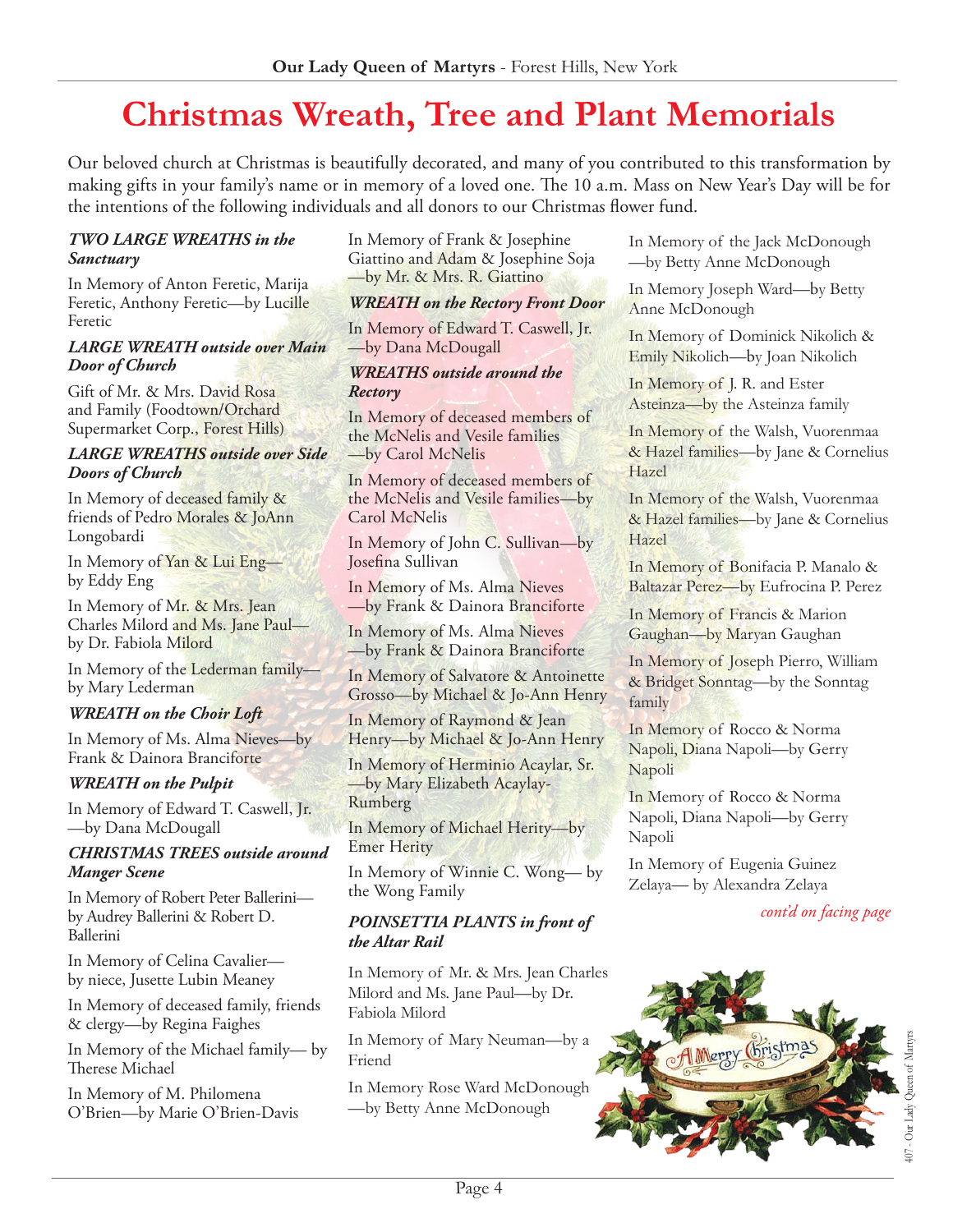## **Christmas Wreath, Tree, Plant**

#### **Memorials** *cont'd from page 4*

#### *POINSETTIA PLANTS in front of the Altar Rail*

In Memory of Guillermo Arguello—by Daniela Arguello

In Memory of Louis & Mary Petrocelli—by Mary Petrocelli

In Memory of Domenico & Jennie Laudani—by Mary Petrocelli

In Memory of Anna & Carmine Primiano—by Mary Petrocelli

In Memory of Joseph & Frances Mobilia—by Mary Petrocelli

In Memory of Dolores Kotin, Irving & Mary Kohn, Leonard Kotin, and Lillian Neumann—by Belinda Kotin

In Memory of Dolores Kotin, Irving & Mary Kohn, Leonard Kotin, and Lillian Neumann—by Belinda Kotin

In Memory of the deceased members of the Le, Kane & McCarthy families—by Kevin & Zung Kane

In Memory of Peter & Providenza Cardella; Sam & Lena Ferretti—by Joe & Kathy Ferretti

In Memory of Peter & Providenza Cardella; Sam & Lena Ferretti—by Joe & Kathy Ferretti

In Memory of Gustavo Mirasol, Francisco Gomez, Corsino & Rizalina Romero, Martina Lim— by Francis Marc G. Lim

> Thank you all for your generous gifts! —Father Passenant

**Visit us at [ourladyqueenofmartyrs.org](https://ourladyqueenofmartyrs.org/)  or on Facebook @OLQMChurch and share Bishop Sanchez's Christmas Video Message with friends and family in your social network! #ComeHomeforChristmas**



**Weekly Collections**

The collection figures for December 15 were not available in time for the bulletin's early closing for Christmas week. Collection figures will appear in a future bulletin.

## **Annual Christmas Day Collection for Catholic Charities**

Anyone can find themselves in need. There are many men, women, and children in our city who are struggling and who find hope, care, and a helping hand through Catholic Charities. As we approach the Great Feast of Christmas, we ask you to "embrace the poor and help them" by giving generously to this year's Catholic Charities Collection, which will be taken at all Christmas Masses. Please return the special Catholic Charities envelope from your envelope packet with your gift. If you did not receive a printed envelope, you can use a Catholic Charities envelope available in the Church or your own blank envelope marked for "Catholic Charities." Thank you.

## *CHRISTMAS MASS TIMES ON COVER!*

**Christmas Office Hours** Rectory will close early, at 5 p.m., on December 23, 27, 30 and 31. There are usual Saturday hours on December 21 and 28. The rectory will be closed on December 24, 25, 26 and January 1.

## **Contact Us**

**BY EMAIL** Rectory Office: **rectoryolqm@aol.com**

Pastor's Office: pastorolqm@aol.com

Administrator's Office: admn.olqm@yahoo.com

Bulletin Subjects: olqmcomm@aol.com

OLQM Catholic Academy info@olqmca.org

Pastoral Care Office: dfport@gmail.com

Religious Education Office: olqmreled@gmail.com

RCIA Office: [olqmrcia@gmail.com](mailto:olqmrcia@gmail.com)

Deacon Greg Kandra: dcngreg@gmail.com

Disabilities Advocate: [disabilities.olqm@gmail.com](mailto:disabilities.olqm@gmail.com)

#### **BY TELEPHONE** Rectory Office: **718-268-6251**

**Emergency** (last rites) 718-810-9788 (*after office hours)*

OLQM Catholic Academy: 718-263-2622

Religious Education Office: 718-263-0907

RCIA Office: 718-268-6251, ext. 27

OLQM Charity Outreach: 718-268-6251, ext. 43

#### **ONLINE**

Website: www.ourladyqueenofmartyrs.org

Facebook, Twitter and Instagram: @OLQMChurch

OLQM Catholic Academy: <www.olqmca.org>